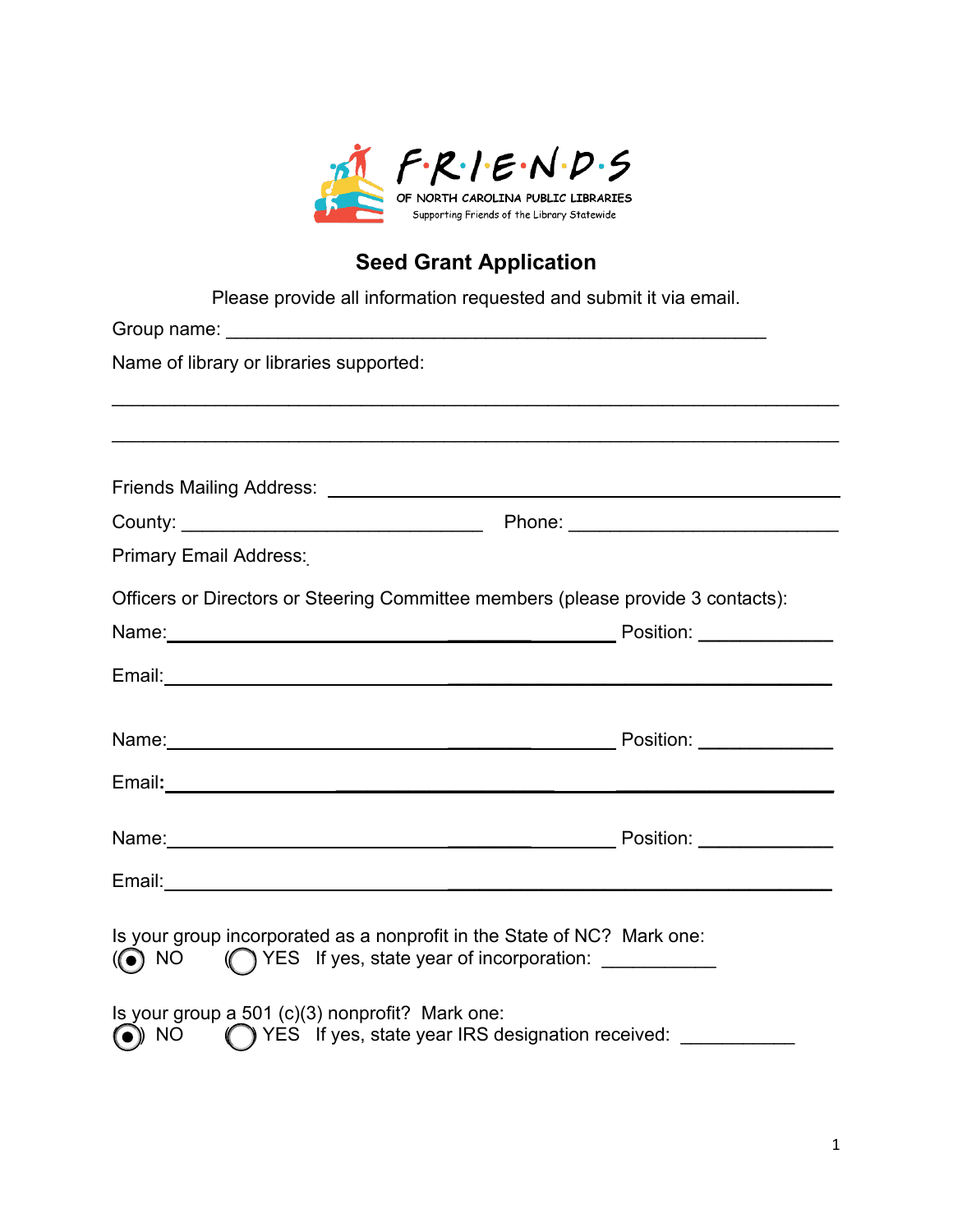| Describe planned expenditure(s)           | Est. cost | Act. Cost** |
|-------------------------------------------|-----------|-------------|
| Incorporating in State of NC*             | \$60      |             |
| IRS 501(c)(3) 1023-EZ application fee*    | \$275     |             |
| Set up bank account & checks              |           |             |
| Graphic design (e.g., logo)               |           |             |
| Printing (e.g., brochures, posters, etc.) |           |             |
| Postage                                   |           |             |
| PO Box fees                               |           |             |
| <b>SWAG</b> items                         |           |             |
| Software or subscription service          |           |             |
|                                           |           |             |
|                                           |           |             |
|                                           |           |             |
| <b>Total Cost</b>                         |           |             |

\*REQUIRED \*\*complete this column as part of your interim & final report

These are typical cost incurred in establishing a new group of Friends, but yours could vary.

Amount requested (maximum \$500): \_\_\_\_\_\_\_\_\_\_\_\_(please use whole dollars)

**Required:** Attach a narrative explaining your group's situation and why you think we should award your group a Seed Grant. Include a time and task schedule.

**Required:** Attach a letter from the concerned Library or Library System attesting to the intention of individuals named above to form or revitalize a Friends of the Library group.

Make check out to: \_\_\_\_\_\_\_\_\_\_\_\_\_\_\_\_\_\_\_\_\_\_\_\_\_\_\_\_\_\_\_\_\_\_\_\_\_\_\_\_\_\_\_\_\_\_\_\_\_\_\_\_

Mail check to:

I hereby certify that the information provided herein is correct and accurate to the best of my knowledge. On behalf of our Friends group, I/we agree to provide documentation of expenditures and reports as indicated in the Seed Grant timetable. I/we agree to allow the FONCPL assigned coach/mentor to assist us. Completing the information below is considered a signature.

Name:\_\_\_\_\_\_\_\_\_\_\_\_\_\_\_\_\_\_\_\_\_\_\_\_\_\_\_\_\_\_\_\_\_\_\_\_\_\_\_\_\_\_\_\_\_

Title: \_\_\_\_\_\_\_\_\_\_\_\_\_\_\_\_\_\_\_\_\_\_\_\_\_\_

**Submissions and Questions**

Email completed application, narrative and library letter to:

**Donna Morgan at [ladyloves2read@protonmail.com](mailto:ladyloves2read@protonmail.com)**

**Questions?** Email **[ladyloves2read@protonmail.com](mailto:ladyloves2read@protonmail.com)**